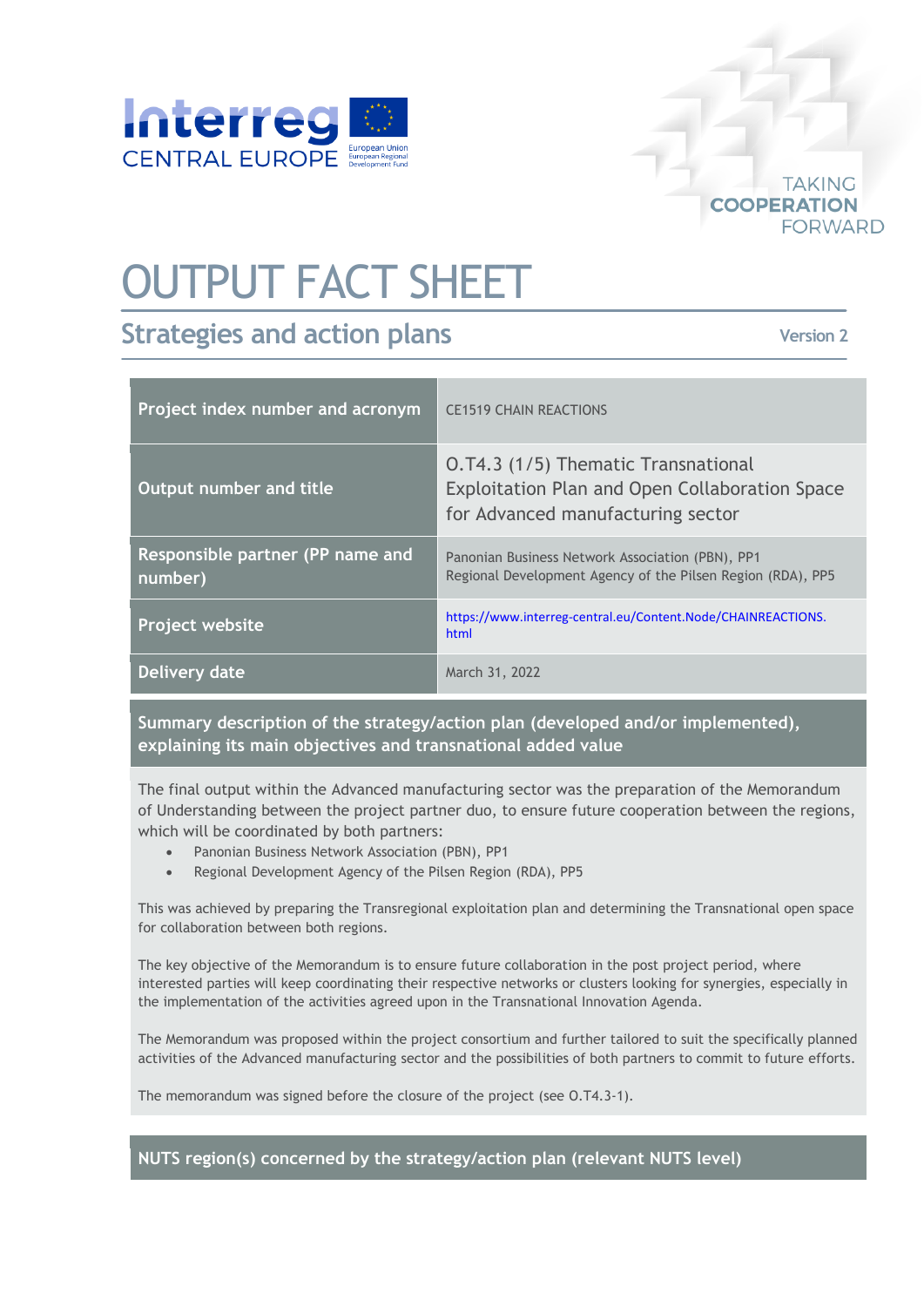

NUTS regions on NUTS2 level that are concerned in the implementation of the action are: Nyugat.Dunántúl (HU22) in Croatia, and Jihozápad (CZ03) in Czech Republic.

**Expected impact and benefits of the strategy/action plan for the concerned territories and target groups**

The final output, O.T4.3 is based on the Transregional exploitation plan (TEP) and Transnational open space (TOS) for collaboration between both regions. TEP will impact the industry by providing knowledge and capacity in the field of advanced manufacturing to develop technological solution that would benefit aging population. TOS will consist of stakeholders of both involved regions, committing to continuation of the activities set within the project.

Thus, the impact of this output is the continued commitment to implementation of agreed activities to further develop the advanced manufacturing and its implementation in production, especially in production of products assisting aged population in prolong independent living.

## **Sustainability of the developed and/or implemented strategy/action plan and its transferability to other territories and stakeholders**

The sustainability of the output is self-evident in the signed Memorandum, in which both partners commit to continuation of the cooperation between regions that will contribute to further implementation of agreed activities.

Based upon the methodology for preparation of the activities and committing to their achievement in the post project period can be achieved in various regions, which follow the preparatory methodology. The beneficiaries of the Memorandum are the stakeholders of both partners, which will through coordination of both partners be able to cooperate in joint activities.

For future reference, the key to success is good preliminary work, where you already identify regional challenges and feasible possibilities, before you start connecting transnationally in order to reach the most optimal match.

**References to relevant deliverables and web-links If applicable, pictures or images to be provided as annex**